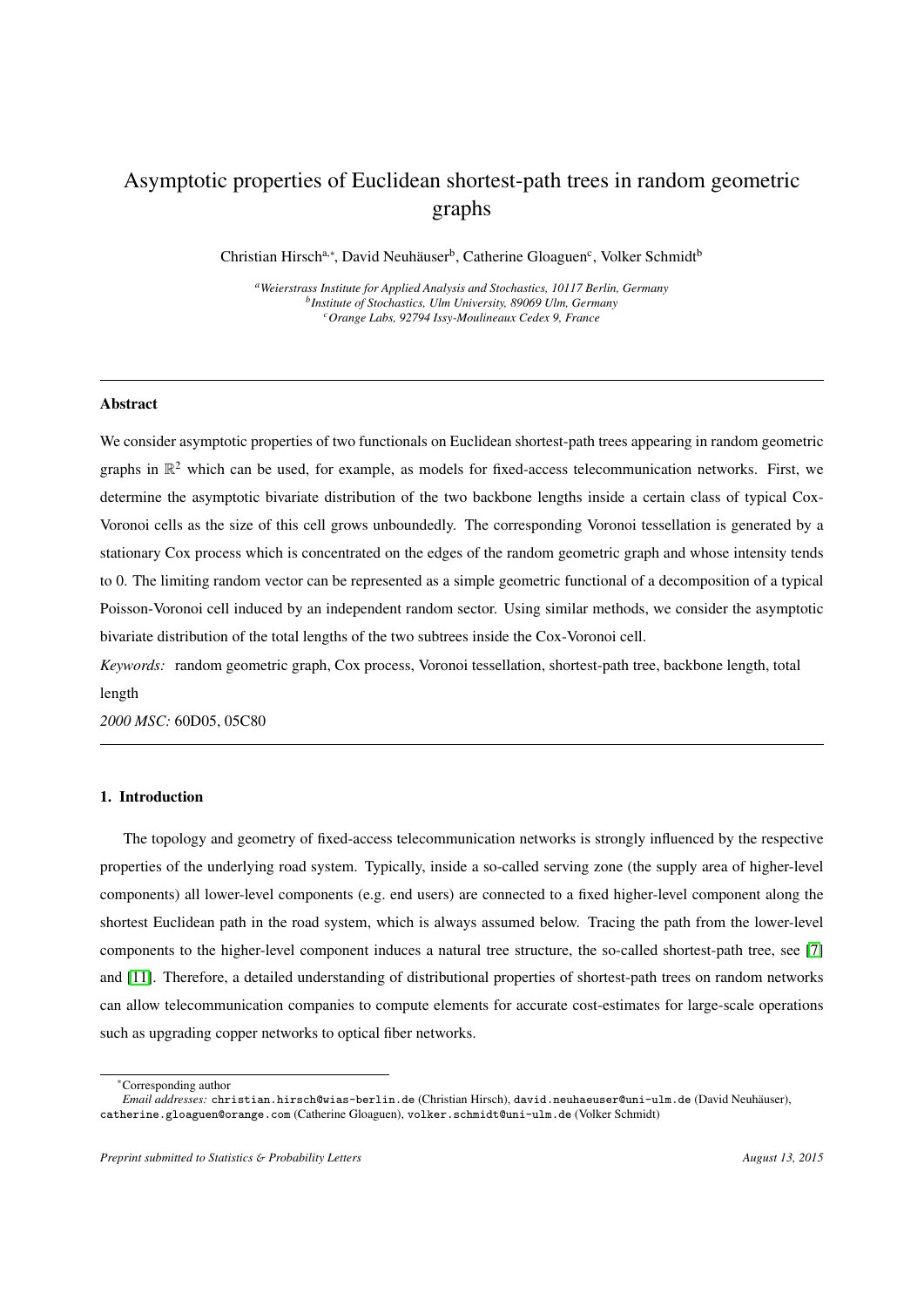Deriving a simple description for the distribution of the entire shortest-path tree, which is applicable to various network models for underlying road systems (such as Poisson-Delaunay, Poisson-Voronoi and Poisson line tessellation), is considered to be a daunting task; see [\[10\]](#page-11-2) for the setting of sparse trees. A feasible approach to tackle this problem is to develop a good description of several important characteristics of the shortest-path tree in order to gradually improve the understanding of the complex tree structure. If the intensity of higher-level components is not too small, i.e., the shortest-path tree is not too large, a parametric copula approach has been proposed in [\[11,](#page-11-1) [12\]](#page-11-3) for directly simulating various functionals of shortest-path trees. In the present paper, we consider the asymptotic bivariate distribution of the backbone lengths (Theorem [1\)](#page-4-0) as well as the asymptotic bivariate distribution of the total lengths (Theorem [2\)](#page-4-1) of the two subtrees at the network root as the intensity of higher-level components tends to zero. Here, the backbone of a subtree is understood to be its longest branch.

The rest of this paper is organized as follows. In Section [2,](#page-1-0) we state our main results (Theorems [1](#page-4-0) and [2\)](#page-4-1). Section [3](#page-5-0) provides some preliminary tools, which are used in the proofs of these results. Finally, in Sections [4](#page-6-0) and [5,](#page-7-0) we use these tools to prove Theorems [1](#page-4-0) and [2,](#page-4-1) respectively.

# <span id="page-1-0"></span>2. Main results

In the present section, we introduce the principal objects of investigation in this paper, namely *shortest-path trees*. We also state our main results. Loosely speaking, a shortest-path tree can be thought of as the union of all shortest Euclidean paths (on the road system) emanating from some given root component in a spatial network structure. For instance, in the context of fixed-access telecommunication networks, this root component could be an access point to which subscribers in the network are connected along their shortest Euclidean path.

To make this more precise, we first explain the notion of a random geometric graph that is used in this paper. We write G for the family of all locally finite sets of line segments in  $\mathbb{R}^2$ . Endowing G with the smallest  $\sigma$ -algebra G that contains all open sets of the Fell topology on G, see [\[14,](#page-11-4) p. 563], we can consider random variables defined on some probability space  $(\Omega, \mathcal{F}, \mathbb{P})$  with values in G, which will be called *random geometric graphs* in the following.

As mentioned above, when considering applications to telecommunication networks, it is conceptually useful to consider a random geometric graph from the perspective of a typical access point, which can be thought of as a point that is chosen at random from the edge set of the graph. This idea can be made more precise by using Palm calculus see, e.g. [\[5,](#page-11-5) p. 127] and [\[14,](#page-11-4) p. 73]. Indeed, let *G* be a stationary random geometric graph whose *length intensity*  $\gamma = \mathbb{E} \nu_1(G \cap [0, 1]^2)$  is assumed to be positive and finite, where  $\nu_1(\cdot)$  denotes the one-dimensional Hausdorff measure in R 2 . The *Palm version G*<sup>∗</sup> of *G* is a random geometric graph whose distribution is determined by

$$
\mathbb{E}h(G^*)=\frac{1}{\gamma}\,\mathbb{E}\int_{G\cap[0,1]^2}h(G-x)\nu_1(\mathrm{d} x),
$$

where  $h : \mathbb{G} \to [0, \infty)$  is any *G*-measurable function.

We investigate a scenario where low-level components can be thought of as being distributed arbitrarily densely on the road network. Considering the Palm version *G* <sup>∗</sup> of *G*, the shortest-path tree is defined as the union of all shortest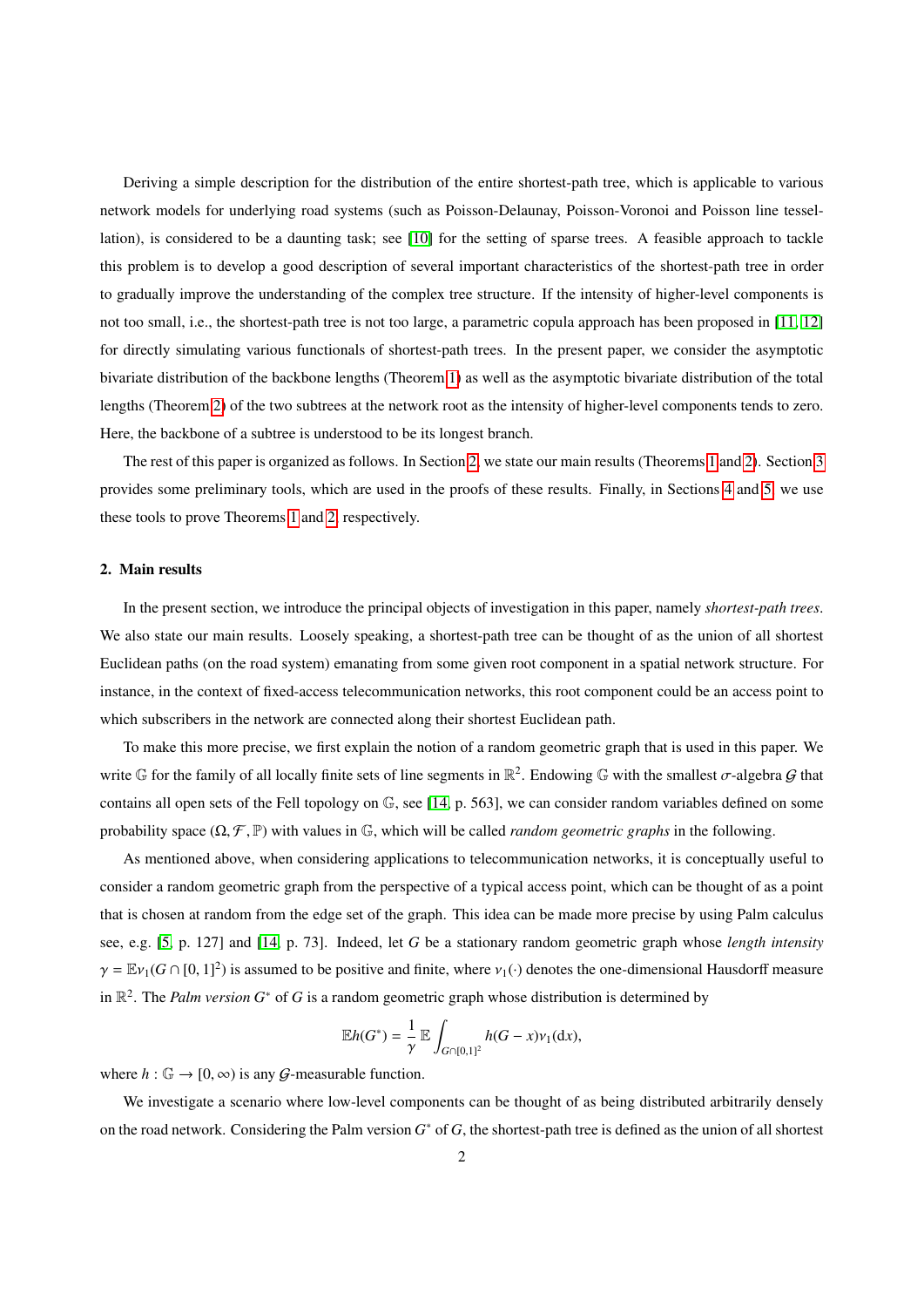Euclidean paths emanating from the origin  $o \in \mathbb{R}^2$ , see [\[7,](#page-11-0) [11\]](#page-11-1). To be more precise, for  $x, y \in G^*$  let  $\rho(x, y)$  denote a shortest path in the graph  $G^*$  connecting *x* and *y*. Possible issues of non-uniqueness of shortest paths can be overcome by first endowing the nodes with i.i.d. uniform weights and then selecting the shortest path that additionally minimizes the sum of weights. Then, define the *shortest-path tree*  $\text{spt}(G^*)$  of  $G^*$  rooted at  $o$  as a directed graph whose vertex set is given by the union of  $\{o\}$ , the vertex set of  $G^*$  and the set of distance peaks. Here, a point *z* on an edge  $[x, y]$  of  $G^*$ is called *distance peak* if  $\ell(o, x) + \nu_1([x, z]) = \ell(o, y) + \nu_1([y, z])$ , where  $\ell(\cdot, \cdot) = \nu_1(\rho(\cdot, \cdot))$  denotes the length of the shortest Euclidean path along the edges of  $G^*$ . Furthermore,  $\text{spt}(G^*)$  contains three types of edges. First, if  $[x_o, y_o]$ denotes the edge of  $G^*$  containing  $o$ , then in  $\text{spt}(G^*)$  an edge is drawn from  $o$  to  $x_o$  and from  $o$  to  $y_o$ . Second, if  $[x, y]$ is an edge of  $G^*$  such that  $x \in \rho(0, y)$ , then in  $\text{spt}(G^*)$  we add an edge from *x* to *y*. Third, if *z* is a distance peak located on an edge [*x*, *y*] of  $G^*$ , then in  $\text{spt}(G^*)$  an edge is drawn from *x* to *z* and from *y* to *z*. In particular,  $\text{spt}(G^*)$  forms a tree with root *o* and with probability 1, this tree can be represented as the union of two subtrees  $\text{spt}(G^*) = T_1 \cup T_2$ , both rooted at *o*. An illustration of this decomposition is shown in Figure [1,](#page-2-0) where, in order to make the tree structure clearly visible, edges incident to a distance peak are drawn thinner. The subtrees  $T_1$  and  $T_2$  are drawn in black and dark gray, respectively. The interface between the subtrees  $T_1$  and  $T_2$ , i.e., distance peaks adjacent both to an edge of  $T_1$  and  $T_2$ , is drawn in light gray. The remaining distance peaks are drawn in dark gray.

<span id="page-2-0"></span>

(a) Cutout of the Palm version of a Poisson-Delaunay graph (b) Cutout of two subtrees of the shortest-path tree (black and dark gray) and their interface (points in light gray)

Figure 1: Construction of the shortest-path tree on the Palm version of a Poisson-Delaunay graph

For the purpose of modeling the underlying infrastructure in fixed-access telecommunication networks, different choices for *G* are thinkable. Nevertheless, the classical planar random tessellations, namely Poisson-Delaunay tessellation, Poisson-Voronoi tessellation and isotropic Poisson line tessellation are the most thoroughly investigated models, see [\[5,](#page-11-5) [14\]](#page-11-4). In order to simplify the presentation, we will therefore always assume that *G* is either one of these classical tessellations or is given by a Poisson relative neighborhood graph, see [\[1\]](#page-11-6).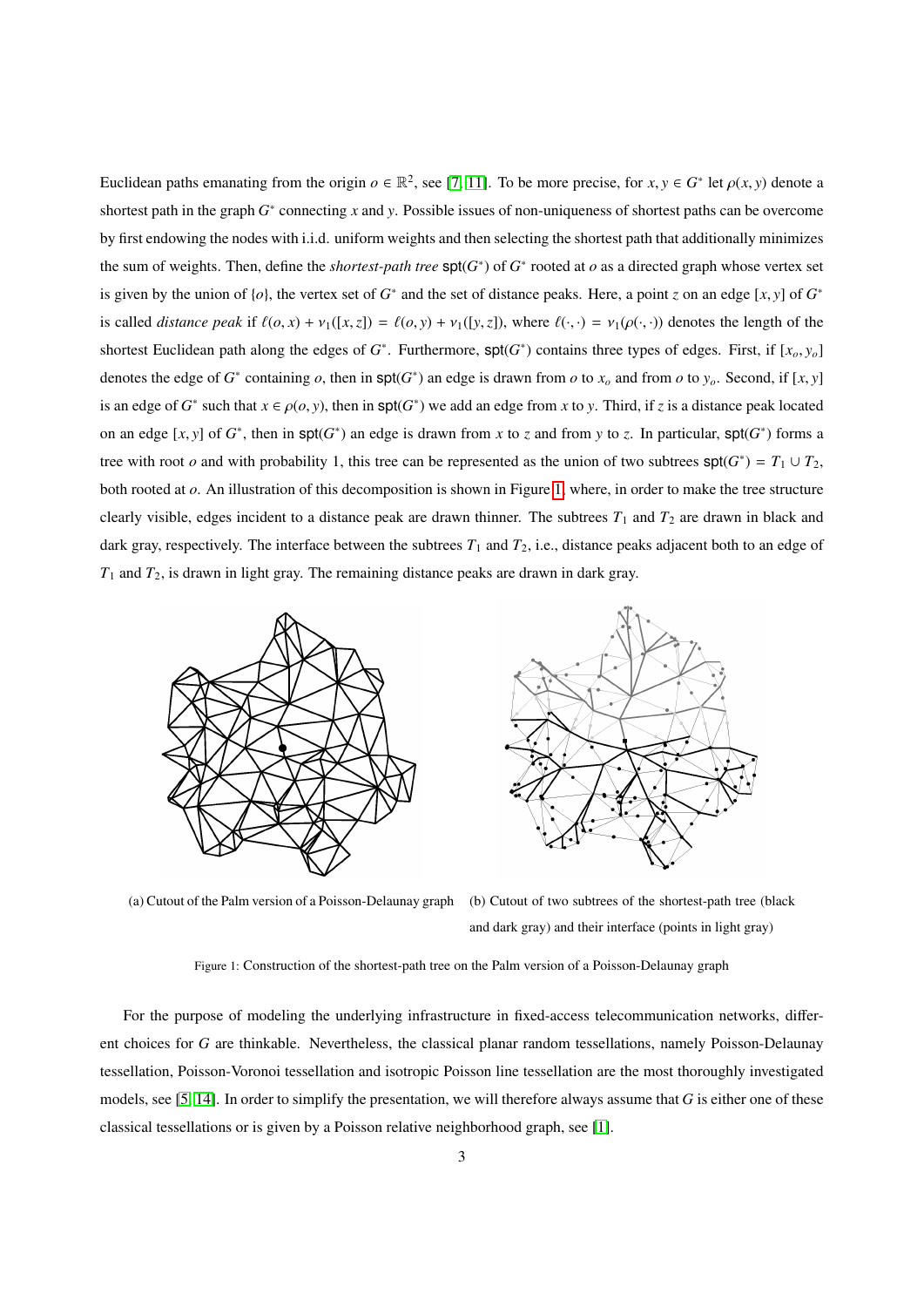When considering telecommunication networks at a large scale, typically there is not only a single access point located at the origin, but the access points (called *higher-level components* in the following) are spread over the entire edge set of  $G^*$ . More precisely, these additional higher-level components form a Cox process  $X_\lambda$  on  $G^*$  whose random intensity measure is given by  $\lambda v_1(\cdot \cap G^*)$  for some linear intensity  $\lambda > 0$ . Considering the Voronoi tessellation on the higher-level components, the plane is divided into serving zones, and we write <sup>Ξ</sup>*o*,λ for the serving zone of the origin, i.e., the zero-cell of the Voronoi tessellation on  $X_{\lambda} \cup \{o\}$ . In the present paper, we consider the asymptotic behavior of certain characteristics of the restrictions  $T_1 \cap \Xi_{o,\lambda}$  and  $T_2 \cap \Xi_{o,\lambda}$  of the subtrees  $T_1$  and  $T_2$  to the serving zone  $\Xi_{o,\lambda}$  as  $\lambda \to 0$ , i.e., as the size of the serving zone  $\Xi_{o,\lambda}$  tends to infinity.

<span id="page-3-0"></span>For  $i \in \{1, 2\}$  and  $\lambda \in (0, 1)$  let  $Z_{\lambda}^{(i)} = \sup_{x \in T_i \cap \Xi_{o,\lambda}} \ell(o, x)$  denote the length of the longest branch of the subtree  $T_i$ inside  $\Xi_{o,\lambda}$ . These two longest branches can be seen as the backbone of  $spt(G^*)$ . An illustration is shown in Figure [2.](#page-3-0)



Figure 2: Subdivision of shortest-path tree in <sup>Ξ</sup>*<sup>o</sup>*,λ into two subtrees (dark and light gray); the longest branches are dashed

In order to describe the asymptotic behavior of the distribution of the random vector  $(Z_{\lambda}^{(1)}, Z_{\lambda}^{(2)})$  as  $\lambda \to 0$ , we first state some properties of the subtrees  $T_1$  and  $T_2$ . Let  $I \subset [0, 2\pi]$  be an arbitrary interval and  $C_I = \{y \in \mathbb{R}^2 :$ ∠( $e_1$ ,  $[o, y]$ ) ∈ *I*} be the planar sector of points whose angle with the *x*-axis is contained in *I*. Using a methodology developed by Howard and Newman [\[9\]](#page-11-7), it is shown in [\[8\]](#page-11-8) that there exist random intervals  $I_1, I_2 \subset [0, 2\pi]$  that have disjoint interiors and satisfy the following properties. We have  $I_1 \cup I_2 = [0, 2\pi]$  and for all  $\delta > 0$  there exists an a.s. finite random number  $R_0 > 0$  such that  $G^* \cap C_{I_i \in [-\delta,\delta]} \setminus [-R_0,R_0]^2 \subset T_i$  and  $T_i \setminus [-R_0,R_0]^2 \subset C_{I_i \in [-\delta,\delta]}$  for all  $i \in \{1,2\}$ , where we put  $I_i \oplus [-\delta, \delta] = \{a+b : a \in I_i, b \in [-\delta, \delta]\}$  and  $I_i \ominus [-\delta, \delta] = \{a \in I_i : \{a\} \oplus [-\delta, \delta] \subset I_i\}$ . Here, subintervals of [0,  $2\pi$ ] are identified with subsets of the unit circle in  $\mathbb{R}^2$  at the corresponding angles. If one of the subtrees, say  $T_1$ , is bounded, then the decomposition of  $[0, 2\pi]$  is trivial in the sense that  $I_1 = \emptyset$  and  $I_2 = [0, 2\pi]$ , where we formally put  $C_0 = \{o\}$ . In [\[3\]](#page-11-9), a related result is discussed for the radial spanning tree, where the number of sectors varies between 1 and 5.

Next, we introduce the limiting random vector  $(Z^{(1)}, Z^{(2)})$  of the vector of appropriately rescaled main-branch lengths  $(Z_{\lambda}^{(1)}$  $Z_{\lambda}^{(1)}, Z_{\lambda}^{(2)}$ (<sup>2)</sup>). For  $i \in \{1, 2\}$  consider the random variables  $Z^{(i)} = \mu \max_{x \in C_{I_i} \cap \Xi_o} |x|$ , where  $\mu \ge 1$  is the so-called time constant (see, e.g. [\[4,](#page-11-10) [8\]](#page-11-8), and also [\[2,](#page-11-11) [13\]](#page-11-12) for related models) and Ξ*<sup>o</sup>* denotes a typical Poisson-Voronoi cell that is independent of  $(I_1, I_2)$  and whose underlying Poisson point process has intensity  $\gamma$ . In other words,  $\Xi_o$  is the zero-cell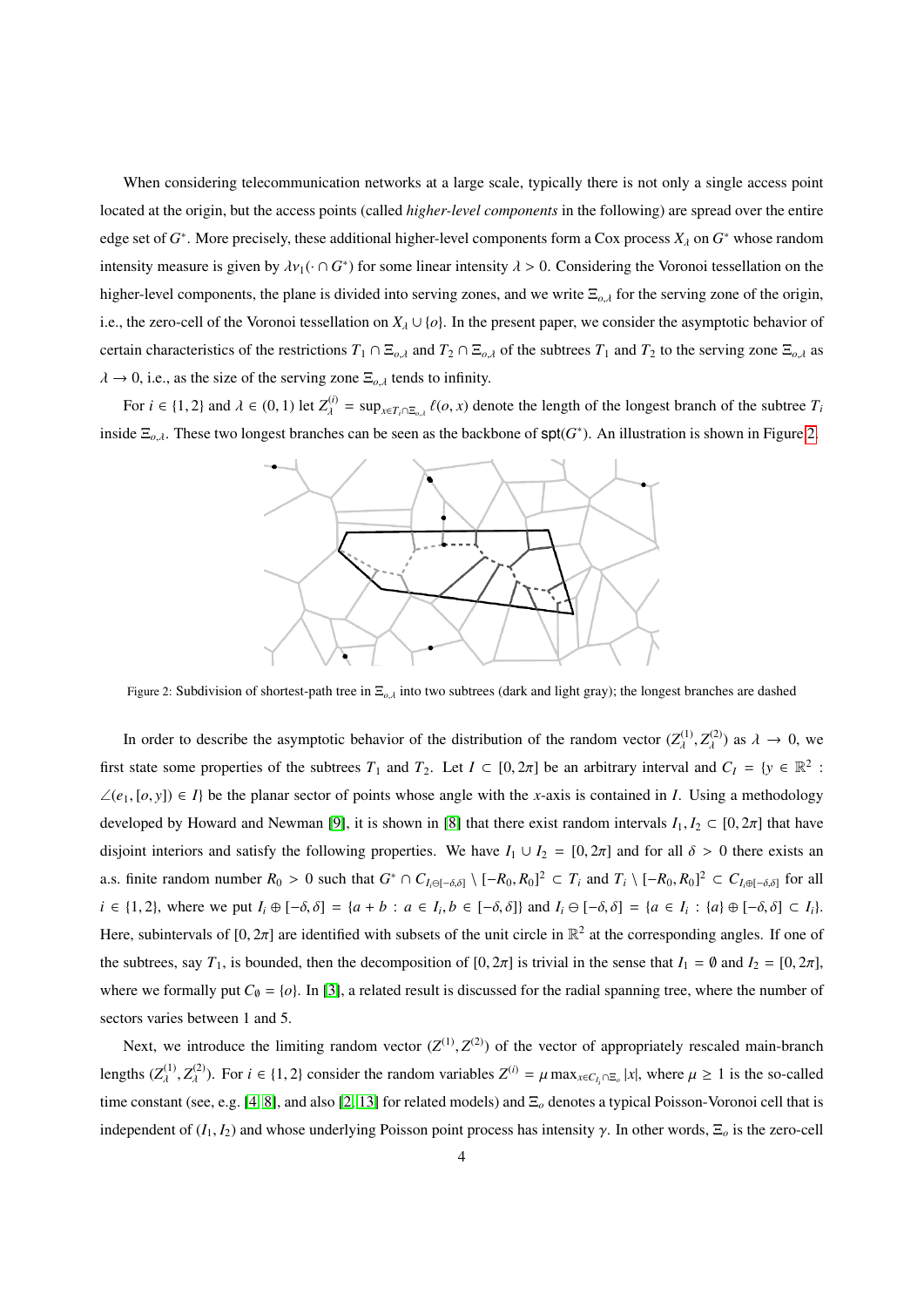<span id="page-4-2"></span>of the Voronoi tessellation associated with the union of this Poisson point process and the origin. An illustration of this setup is shown in Figure [3.](#page-4-2) Loosely speaking, asymptotically, the main branches are close to the dashed lines in Figure [3.](#page-4-2)



Figure 3: Sectors  $C_I \cap \Xi_o$  (gray) and  $C_I \cap \Xi_o$  (white)

The random vector  $(Z_{\lambda}^{(1)}, Z_{\lambda}^{(2)})$  exhibits the following asymptotic behavior.

#### <span id="page-4-0"></span>**Theorem 1.** *As*  $\lambda \to 0$ *, the random vector*  $(\sqrt{\lambda}Z_{\lambda}^{(1)})$ λ , √ λ*Z* (2)  $\int$  *converges to*  $(Z^{(1)}, Z^{(2)})$  *in distribution.*

Theorem [1](#page-4-0) is proven in Section [4.](#page-6-0) The explicit description of the random vector  $(Z^{(1)}, Z^{(2)})$  stated above allows us to devise an asymptotically accurate simulation algorithm for the vector  $(Z_{\lambda}^{(1)}, Z_{\lambda}^{(2)})$  of main-branch lengths, which for small values of  $\lambda$  is far less time-consuming than simulating  $(Z_{\lambda}^{(1)}, Z_{\lambda}^{(2)})$  directly [\[11\]](#page-11-1). Indeed, the size of the serving zones decreases in  $\lambda$ , so that for small values of  $\lambda$  the random geometric graph  $G^*$  needs to be constructed in a large environment of the origin in order to determine  $(Z_{\lambda}^{(1)}, Z_{\lambda}^{(2)})$  by the direct simulation algorithm proposed in [\[11\]](#page-11-1).

Apart from the length of the two main branches, also the total edge lengths  $Y_{\lambda}^{(i)} = v_1(T_i \cap \Xi_{o,\lambda})$  with  $i \in \{1, 2\}$  in each of the two subtrees rooted at the origin are important structural characteristics of the underlying network. In fact, our methods allow us to consider not only the convergence of an appropriately scaled version of the bivariate random vector  $(Y_{\lambda}^{(1)}, Y_{\lambda}^{(2)})$ , but also of the bivariate vector of random measures  $(H_{\lambda}^{(1)}, H_{\lambda}^{(2)})$ , where for any  $i \in \{1, 2\}$  and Borel set  $B \subset \mathbb{R}^2$ , we put  $H^{(i)}_{\lambda}(B) = v_1(B \cap \sqrt{\lambda}(T_i \cap \Xi_{o,\lambda}))$ . Similar to the main-branch can provide an explicit description of the limiting distribution of ( $\sqrt{\lambda}H_{\lambda}^{(1)}$ ,  $\sqrt{\lambda}H_{\lambda}^{(2)}$ √  $\overline{\lambda}(T_i \cap \Xi_{o,\lambda})$ ). Similar to the main-branch lengths considered in Theorem [1,](#page-4-0) we the random measure  $H^{(i)}(\cdot) = \gamma v_2(\cdot \cap C_{I_i} \cap \Xi_o)$ , where  $v_2$  denotes the Lebesgue measure in  $\mathbb{R}^2$ .  $\overline{\lambda}H_{\lambda}^{(2)}$  as  $\lambda \to 0$ . For  $i \in \{1, 2\}$  consider

<span id="page-4-1"></span>**Theorem 2.** *As*  $\lambda \rightarrow 0$ *, the random vector*  $(\sqrt{\lambda}H_{\lambda}^{(1)}$ , √  $\left(\overline{\lambda}H_{\lambda}^{(2)}\right)$  converges to  $\left(H^{(1)},H^{(2)}\right)$  in distribution.

Theorem [2](#page-4-1) is proven in Section [5.](#page-7-0) Furthermore, we show in Section [5](#page-7-0) that Theorem [2](#page-4-1) can be used to determine the asymptotic behavior of the random vector  $(Y_{\lambda}^{(1)}, Y_{\lambda}^{(2)})$  of the total subtree-lengths. For  $i \in \{1, 2\}$  consider the random variables  $Y^{(i)} = \gamma v_2(C_{I_i} \cap \Xi_o)$ .

<span id="page-4-3"></span>**Corollary 3.** *As*  $\lambda \to 0$ *, the random vector*  $(\lambda Y_{\lambda}^{(1)}$  $\lambda^{(1)}, \lambda Y_{\lambda}^{(2)}$  $\int$  *converges to*  $(Y^{(1)}, Y^{(2)})$  *in distribution.*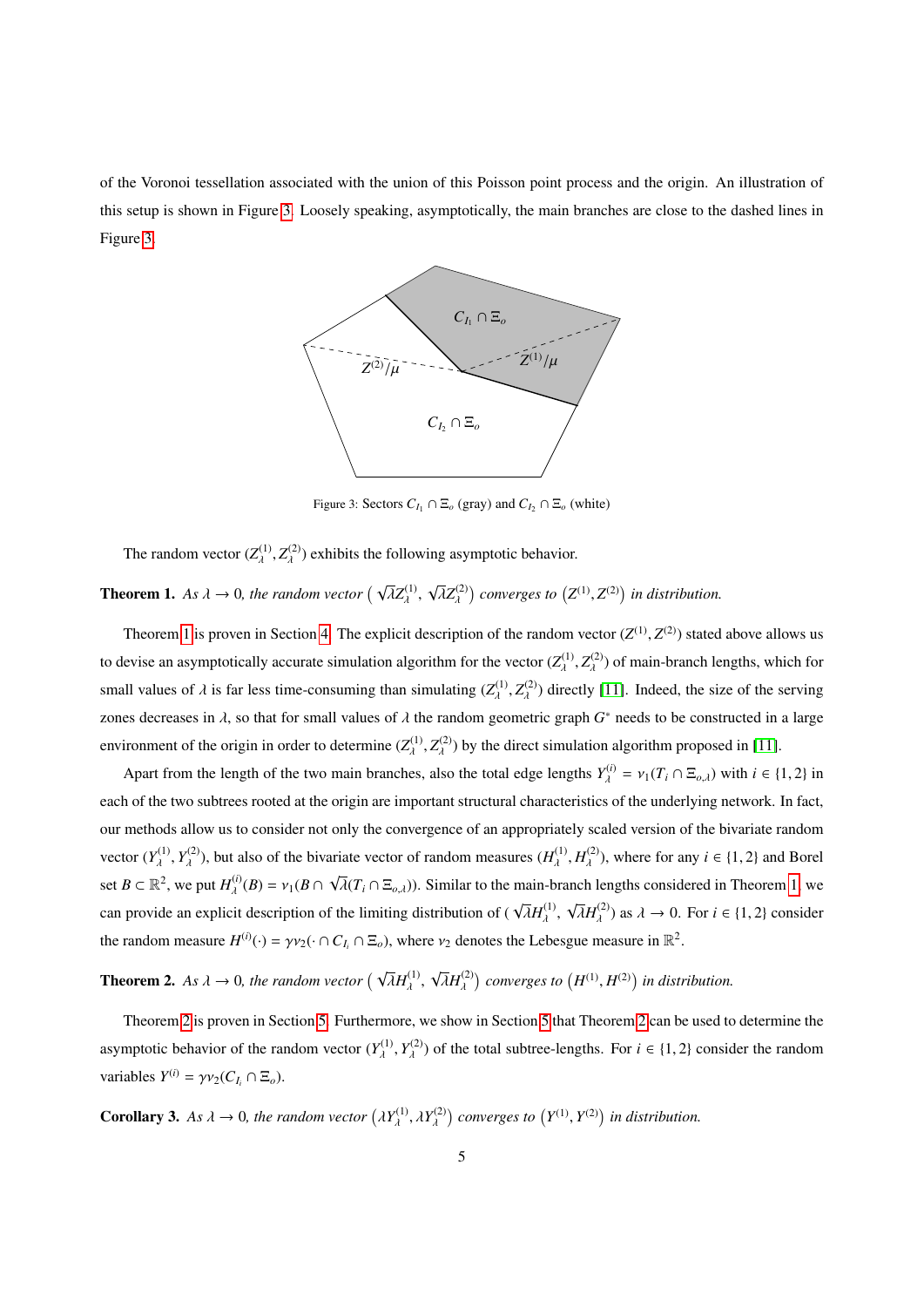As for the branch lengths considered in Theorem [1,](#page-4-0) our results stated in Theorem [2](#page-4-1) and Corollary [3](#page-4-3) can be used to derive an efficient approximate simulation algorithm for small values of  $\lambda$ , see [\[12\]](#page-11-3).

# <span id="page-5-0"></span>3. Some preliminary results

Before providing rigorous proofs of the main results stated in Section [2,](#page-1-0) we begin by discussing some heuristics. To fix ideas, we consider the case of  $(Z_{\lambda}^{(1)}, Z_{\lambda}^{(2)})$  noting that similar heuristics can be provided for  $(H_{\lambda}^{(1)}, H_{\lambda}^{(2)})$ . Assume that the indexing of the subtrees is chosen such that  $T_1$  is a.s. unbounded. If the subtree  $T_2$  is bounded, then using the results of [\[7\]](#page-11-0), it is not difficult to see that the random vector of scaled main-branch lengths ( $\sqrt{\lambda}Z_{\lambda}^{(1)}$ , √  $\overline{\lambda}Z_{\lambda}^{(2)})$ converges in distribution to  $(\mu R, 0)$  as  $\lambda \to 0$ , where  $\mu$  is the time constant in the respective first-passage model and *R* denotes the smallest radius such that the disk  $B_R(o)$  with radius *R* centered at the origin contains the typical Poisson-Voronoi cell  $\Xi_o$ . On the other hand, if  $T_2$  is unbounded, then it is shown in [\[8\]](#page-11-8) that the interface between  $T_1$ and  $T_2$  asymptotically approaches  $\partial C_{I_1}$ . Furthermore, we also see that the scaled Voronoi cell  $\sqrt{\lambda} \Xi_{o,\lambda}$  converges (in distribution) to a typical Poisson-Voronoi cell and that, in a sense, asymptotically this cell becomes independent of the underlying graph  $G^*$ , see Lemma [6](#page-5-1) below. Finally, by the shape theorem derived in [\[7,](#page-11-0) Corollary 1.2], shortest-path lengths behave asymptotically as a constant multiple of the Euclidean distance.

Recall that we assume that *G* is a Poisson-Delaunay tessellation, Poisson-Voronoi tessellation, Poisson line tessellation or a Poisson relative neighborhood graph. First, we need the following stretched-exponential large-deviation estimate from [\[10,](#page-11-2) Lemma A.3] for the total length  $v_1(G^* \cap Q_s(x))$ , where  $Q_s(x) = [-s/2, s/2]^2 + x$  denotes the square of side length  $s \ge 0$  centered at  $x \in \mathbb{R}^2$ .

<span id="page-5-3"></span>**Lemma 4.** *For every*  $\varepsilon > 0$ *,* 

$$
\liminf_{s\to\infty}\frac{\log\big(-\log\big(\sup_{x\in\mathbb{R}^2}\mathbb{P}(|v_1(G^*\cap Q_s(x))-\gamma s^2|\geq \varepsilon s^2\big)\big)\big)}{\log s}>0.
$$

A further key step in the derivation of the asymptotic behavior of  $(\sqrt{\lambda}Z_{\lambda}^{(1)}$ , √  $\sqrt{\lambda}Z_{\lambda}^{(2)}$ ) is the asymptotic independence of *G*<sup>\*</sup> and the zero-cell in the Voronoi tessellation based on  $X_\lambda \cup \{o\}$ . To begin with, we note that there is a good chance that the Cox-Voronoi cell at the origin contains a given small square and is contained in a given large square. Recall that  $X_\lambda$  denotes a Cox process on  $G^*$  with linear intensity  $\lambda > 0$  and  $\Xi_{o,\lambda}$  is the zero-cell of the Voronoi tessellation based on  $X_\lambda \cup \{o\}$ . We restate two auxiliary results from [\[10\]](#page-11-2), see Lemmas A.4 and A.5 in [10].

<span id="page-5-2"></span>**Lemma 5.** *It holds that*  $\lim_{r\to\infty} \limsup_{\lambda \to 0} \mathbb{P}(Q_{\lambda^{-1/2}/r}(o) \subset \Xi_{o,\lambda} \subset Q_{r\lambda^{-1/2}}(o)) = 1.$ 

Remark. In the proof of Theorem [2,](#page-4-1) see Section [5](#page-7-0) below, we use the fact that Lemma [5](#page-5-2) remains true if <sup>Ξ</sup>*<sup>o</sup>*,λ is replaced by the typical Voronoi cell associated with a Poisson point process with intensity  $\gamma \lambda > 0$ .

<span id="page-5-1"></span>We write  $d_{\text{Haus}}(\cdot, \cdot)$  for the Hausdorff distance between non-empty compact subsets of  $\mathbb{R}^2$ . Loosely speaking, the following coupling result formalizes a certain asymptotic independence of *G* ∗ and the Cox-Voronoi cell <sup>Ξ</sup>*<sup>o</sup>*,λ.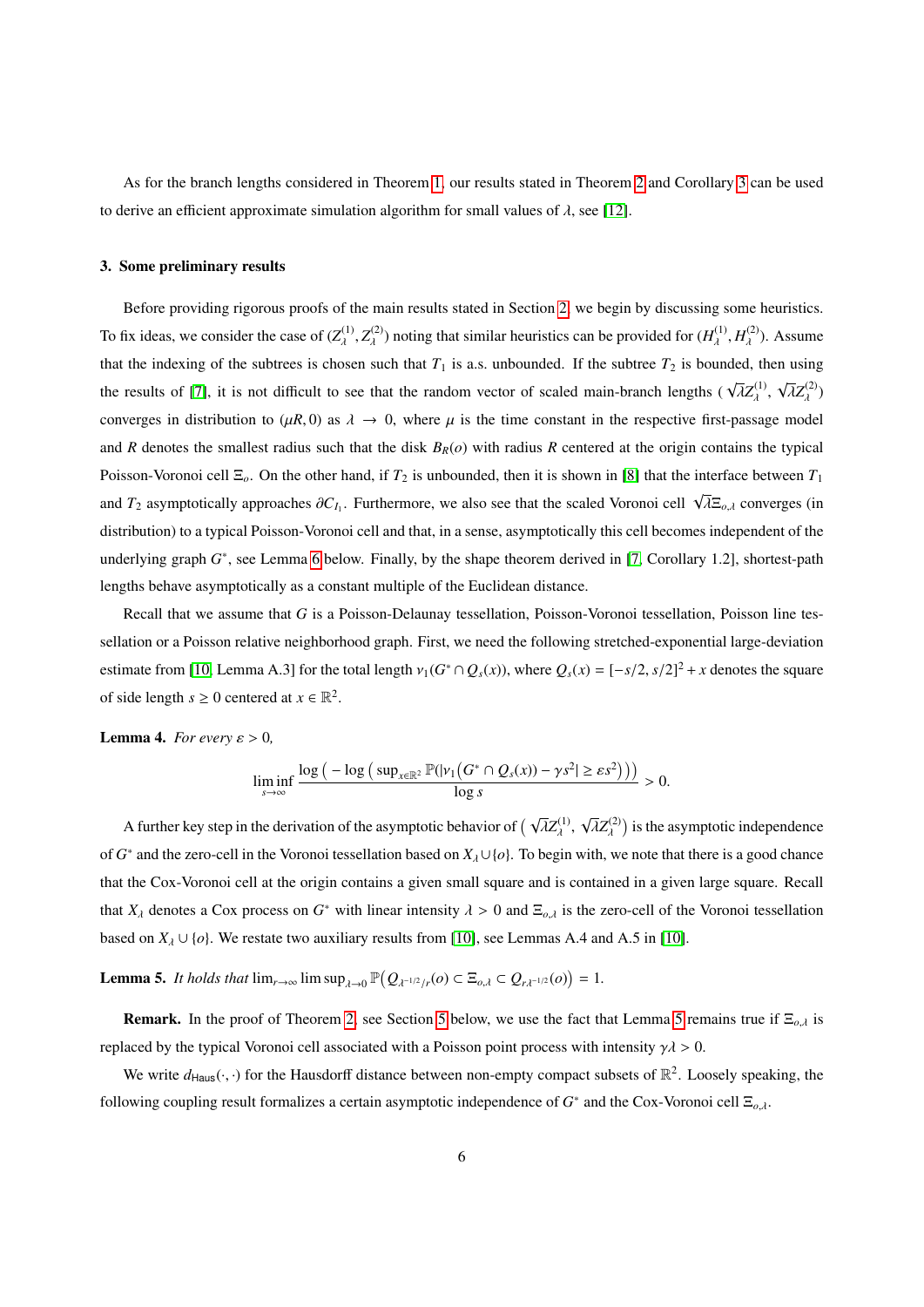**Lemma 6.** *For*  $\lambda \in (0,1]$  *there exists a common probability space*  $(\Omega, \mathcal{F}, \mathbb{P})$  *on which*  $G^*$ *,*  $X_{\lambda}$ *<i>, and a homogeneous Poisson point process X with intensity* <sup>γ</sup> *are given such that the following two properties hold. If* <sup>Ξ</sup>*<sup>o</sup> denotes the zero-cell of the Voronoi tessellation on*  $X \cup \{o\}$ *, then for every*  $\varepsilon > 0$ *,* 

$$
\lim_{\lambda \to 0} \mathbb{P}\big(d_{\text{Haus}}\big(\sqrt{\lambda} \Xi_{o,\lambda}, \Xi_o\big) \geq \varepsilon\big) = 0. \tag{1}
$$

*Moreover, the probability space*  $(\Omega, \mathcal{F}, \mathbb{P})$  *can be chosen so that* X *is independent of*  $G^*$ .

<span id="page-6-3"></span>We conclude this subsection by noting a useful elementary result concerning the erosion operation on convex sets. **Lemma 7.** *Let*  $r > 0$  *and*  $K \subset \mathbb{R}^2$  *an arbitrary convex set. Then,*  $(K \oplus B_r(o)) \ominus B_r(o) = K$ .

*Proof.* Let  $x \in \mathbb{R}^2 \setminus K$  be arbitrary. Since *K* is convex, there exists  $y \in B_r(o)$  such that  $d(x + y, K) > r$ . Hence,  $x + y \notin K \oplus B_r(o)$ , so that  $x \notin (K \oplus B_r(o)) \ominus B_r(o)$ . The inclusion  $K \subset (K \oplus B_r(o)) \ominus B_r(o)$  is immediate.

# <span id="page-6-0"></span>4. Proof of Theorem [1](#page-4-0)

In this section, we show how the results of Section [3](#page-5-0) can be used in order to prove Theorem [1.](#page-4-0) We first recall some preliminary results from previous work. Lemma [8](#page-6-1) below is a consequence of [\[7,](#page-11-0) Theorem 2, Proposition 1], whereas Lemma [9](#page-6-2) restates [\[7,](#page-11-0) Lemma 28]. For  $r > 0$  let  $B_r^G$  (*o*) = { $x \in \mathbb{R}^2$  :  $\ell(o, q(x)) \le r$ } denote the ball of radius *r* and center *o* in the pseudometric induced by  $\ell$ , where  $q(x)$  is the closest element on  $G^*$  seen from the point *x*. If the set of closest elements contains more than one point,  $q(x)$  is chosen as the lexicographical minimum in this set.

<span id="page-6-1"></span>**Lemma 8.** Let  $\varepsilon > 0$ . Then,  $\mathbb{P}(B_{(1-\varepsilon)t}(o) \subset B_{\mu}^{G^*}(o) \subset B_{(1+\varepsilon)t}(o)$  for all sufficiently large  $t > 0$ ) = 1.

<span id="page-6-2"></span>**Lemma 9.** *Let*  $\alpha' \in (0, 1)$  *be arbitrary. Then,*  $\lim_{s \to \infty} \mathbb{P}(\sup_{x \in Q_s(o)} |x - q(x)| > s^{\alpha'} ) = 0.$ 

Using the results of Section [3,](#page-5-0) we now show that the family of random vectors  $(\sqrt{\lambda}Z_{\lambda}^{(1)}, \sqrt{\lambda}Z_{\lambda}^{(2)})$ distribution to  $(Z^{(1)}, Z^{(2)})$  as  $\lambda \to 0$ . To simplify notation, we write  $I_i^{\delta,+} = I_i \oplus [-\delta, \delta]$  and  $I_i^{\delta,-} = I_i \ominus [-\delta, \delta]$  from now  $\overline{\lambda}Z_{\lambda}^{(2)}$  converges in on.

*Proof of Theorem* [1](#page-4-0)*.* Let  $\delta, \varepsilon > 0$  be arbitrary. Then, by Lemma [9,](#page-6-2) for all  $x_1, x_2 > 0$  and all sufficiently small  $\lambda > 0$ ,

$$
\begin{split} \mathbb{P}\Big(\sqrt{\lambda}Z^{(1)}_{\lambda} \leq x_1,\ \sqrt{\lambda}Z^{(2)}_{\lambda} \leq x_2\Big) &= \mathbb{P}\Big(\bigcap_{i \in \{1,2\}} \Big\{\max_{P^{(i)} \in \Xi_{o,\lambda} \cap T_i} \ell(o,P^{(i)}) \leq x_i/\sqrt{\lambda}\Big\}\Big) \\ & \leq \mathbb{P}\Big(\bigcap_{i \in \{1,2\}} \Big\{\max_{P^{(i)} \in \Xi_{o,\lambda} \cap \big(C_{I_i^{\delta,-}} \ominus B_{\delta/\sqrt{\lambda}}(o)\big)} \ell(o,q(P^{(i)})) \leq x_i/\sqrt{\lambda}\Big\}\Big) + \varepsilon \\ &= \mathbb{P}\Big(\bigcap_{i \in \{1,2\}} \Big\{\Xi_{o,\lambda} \cap \big(C_{I_i^{\delta,-}} \ominus B_{\delta/\sqrt{\lambda}}(o)\big) \subset B_{x_i/\sqrt{\lambda}}^{G^*} (o)\Big\}\Big) + \varepsilon. \end{split}
$$

Furthermore, Lemmas [6,](#page-5-1) [7](#page-6-3) and [8](#page-6-1) yield

$$
\mathbb{P}\Big(\bigcap_{i\in\{1,2\}}\left\{\Xi_{o,\lambda}\cap\left(C_{I_{i}^{\delta-}}\ominus B_{\delta/\sqrt{\lambda}}(o)\right)\subset B_{x_{i}/\sqrt{\lambda}}^{G^{*}}(o)\right\}\Big)\leq \mathbb{P}\Big(\bigcap_{i\in\{1,2\}}\left\{\Xi_{o,\lambda}\cap\left(C_{I_{i}^{\delta-}}\ominus B_{\delta/\sqrt{\lambda}}(o)\right)\subset B_{(x_{i}+\delta)/(\mu\sqrt{\lambda})}(o)\right\}\Big)+\varepsilon
$$

$$
\leq \mathbb{P}\Big(\bigcap_{i\in\{1,2\}}\left\{\left(\Xi_{o}\ominus B_{\delta}(o)\right)\cap\left(C_{I_{i}^{\delta-}}\ominus B_{\delta}(o)\right)\subset B_{(x_{i}+\delta)/\mu}(o)\right\}\Big)+2\varepsilon
$$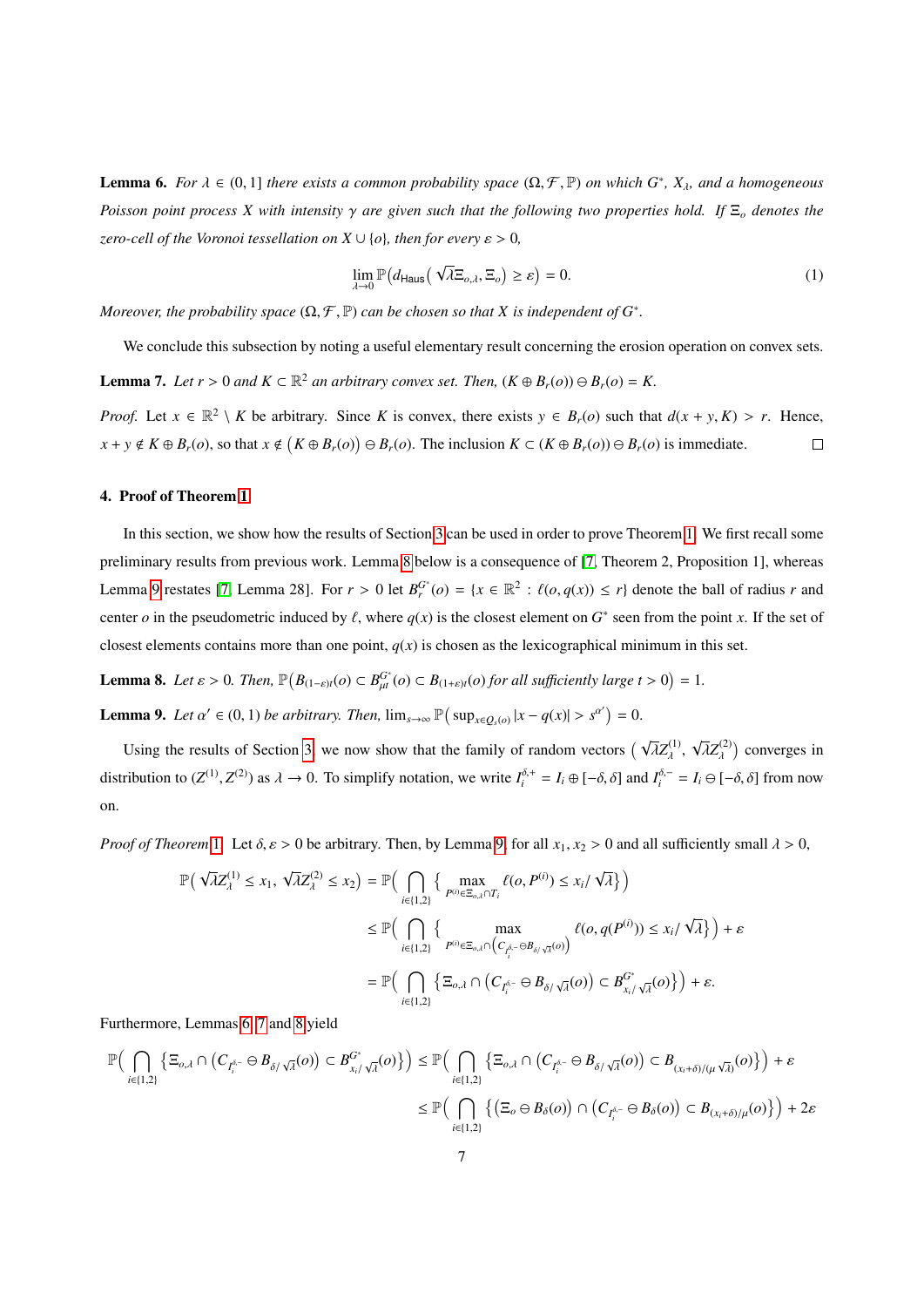for all sufficiently small  $\lambda > 0$ . Letting  $\delta \rightarrow 0$  and  $\varepsilon \rightarrow 0$  yields

$$
\limsup_{\lambda\to 0} \mathbb{P}\Big(\bigcap_{i\in\{1,2\}} \left\{\sqrt{\lambda}Z_{\lambda}^{(i)} \leq x_i\right\}\Big) \leq \mathbb{P}\Big(\bigcap_{i\in\{1,2\}} \left\{\text{int } \Xi_o \cap \text{int } C_{I_i} \subset B_{x_i/\mu}(o)\right\}\Big) = \mathbb{P}\Big(\bigcap_{i\in\{1,2\}} \left\{Z^{(i)} \leq x_i\right\}\Big),
$$

where int Ξ*<sup>o</sup>* denotes the topological interior of Ξ*o*. The reverse inequality is similar, but we provide some details for the convenience of the reader. Again, let  $\delta$ ,  $\varepsilon > 0$  be arbitrary. Then, for all  $x_1, x_2 > 0$  and all sufficiently small  $\lambda > 0$ ,

$$
\begin{aligned} \mathbb{P}\Big(\sqrt{\lambda}Z^{(1)}_{\lambda} \leq x_1,\ \sqrt{\lambda}Z^{(2)}_{\lambda} \leq x_2\Big) &= \mathbb{P}\Big(\bigcap_{i \in \{1,2\}} \Big\{\max_{P^{(i)} \in \Xi_{o,\lambda} \cap T_i} \ell(o,P^{(i)}) \leq x_i/\sqrt{\lambda}\Big\}\Big) \\ & \geq \mathbb{P}\Big(\bigcap_{i \in \{1,2\}} \Big\{\max_{P^{(i)} \in \Xi_{o,\lambda} \cap (C_{t_i^{\delta, +}} \oplus B_{\delta/\sqrt{\lambda}}(o))} \ell(o,q(P^{(i)})) \leq x_i/\sqrt{\lambda}\Big\}\Big) - \varepsilon \\ &= \mathbb{P}\Big(\bigcap_{i \in \{1,2\}} \Big\{\Xi_{o,\lambda} \cap \Big(C_{I_i^{\delta, +}} \oplus B_{\delta/\sqrt{\lambda}}(o)\Big) \subset B_{x_i/\sqrt{\lambda}}^{G^*}(o)\Big\}\Big) - \varepsilon. \end{aligned}
$$

Furthermore, Lemmas [6](#page-5-1) and [8](#page-6-1) yield

$$
\mathbb{P}\Big(\bigcap_{i\in\{1,2\}}\left\{\Xi_{o,\lambda}\cap\left(C_{I_i^{\delta,+}}\oplus B_{\delta/\sqrt{\lambda}}(o)\right)\subset B_{x_i/\sqrt{\lambda}}^{\mathbb{G}^*}(o)\right\}\Big)\geq \mathbb{P}\Big(\bigcap_{i\in\{1,2\}}\left\{\Xi_{o,\lambda}\cap\left(C_{I_i^{\delta,+}}\oplus B_{\delta/\sqrt{\lambda}}(o)\right)\subset B_{(x_i-\delta)/(\mu\sqrt{\lambda})}(o)\right\}\Big)-\varepsilon
$$

$$
\geq \mathbb{P}\Big(\bigcap_{i\in\{1,2\}}\left\{\left(\Xi_o\oplus B_{\delta}(o)\right)\cap\left(C_{I_i^{\delta,+}}\oplus B_{\delta}(o)\right)\subset B_{(x_i-\delta)/\mu}(o)\right\}\Big)-2\varepsilon
$$

for all sufficiently small  $\lambda > 0$ . Letting  $\delta \to 0$  and  $\varepsilon \to 0$  therefore implies

$$
\liminf_{\lambda \to 0} \mathbb{P}\Big(\bigcap_{i \in \{1,2\}} \left\{\sqrt{\lambda} Z_{\lambda}^{(i)} \leq x_i\right\}\Big) \geq \mathbb{P}\Big(\bigcap_{i \in \{1,2\}} \left\{\Xi_o \cap C_{I_i} \subset \text{int } B_{x_i/\mu}(o)\right\}\Big).
$$

# <span id="page-7-0"></span>5. Proof of Theorem [2](#page-4-1)

Next, we prove Theorem [2](#page-4-1) and Corollary [3.](#page-4-3) In order to achieve this goal, we need two additional auxiliary results. First, we show that asymptotically the total edge length of  $G^*$  in large convex sampling windows does not change substantially, when enlarging this window slightly. In the following, K denotes the family of all convex subsets of  $\mathbb{R}^2$ .

<span id="page-7-1"></span>**Lemma 10.** *For every b*  $\geq 1$  *and*  $\varepsilon > 0$ *, there exists*  $\delta > 0$  *satisfying* 

$$
\lim_{s\to\infty}\sup_{\substack{K\in\mathcal{K}\\K\subset Q_b(o)}}\mathbb{P}\big(\nu_1\big(G^*\cap(sK\oplus B_{\delta s}(o))\big)-\nu_1(G^*\cap sK)\geq \varepsilon s^2\big)=0.
$$

*Proof.* Let  $K \subset Q_b(o)$  be fixed. Let  $\delta \in (0, 1/16)$  and  $K' = \{z \in \mathbb{Z}^2 : Q_{\delta}(\delta z) \subset (K \oplus B_{3\delta}(o)) \setminus K \neq \emptyset\}$  denote the set of δ-lattice squares contained in  $(K \oplus B_{3\delta}(o)) \setminus K$ . In particular, putting  $n' = #K'$ , convexity of *K* implies

$$
n' \leq \delta^{-2}(\nu_2(K \oplus B_{3\delta}(o)) - \nu_2(K)) \leq 24b/\delta.
$$

Note that for every  $z' \in \mathbb{Z}^2$  with  $Q_\delta(\delta z') \cap ((K \oplus B_\delta(o)) \setminus K) \neq \emptyset$  there exists  $z \in K'$  with  $|z - z'|_{\infty} \leq 1$ . Thus,

$$
\mathbb{P}(\nu_1(G^*\cap (sK\oplus B_{\delta s}(o)))-\nu_1(G^*\cap sK)\geq \varepsilon s^2)\leq \sum_{z\in K'}\mathbb{P}(\nu_1(G^*\cap Q_{3\delta s}(\delta s z))\geq \varepsilon s^2/n').
$$

Hence, choosing  $\delta > 0$  sufficiently small and applying Lemma [4](#page-5-3) completes the proof.

 $\Box$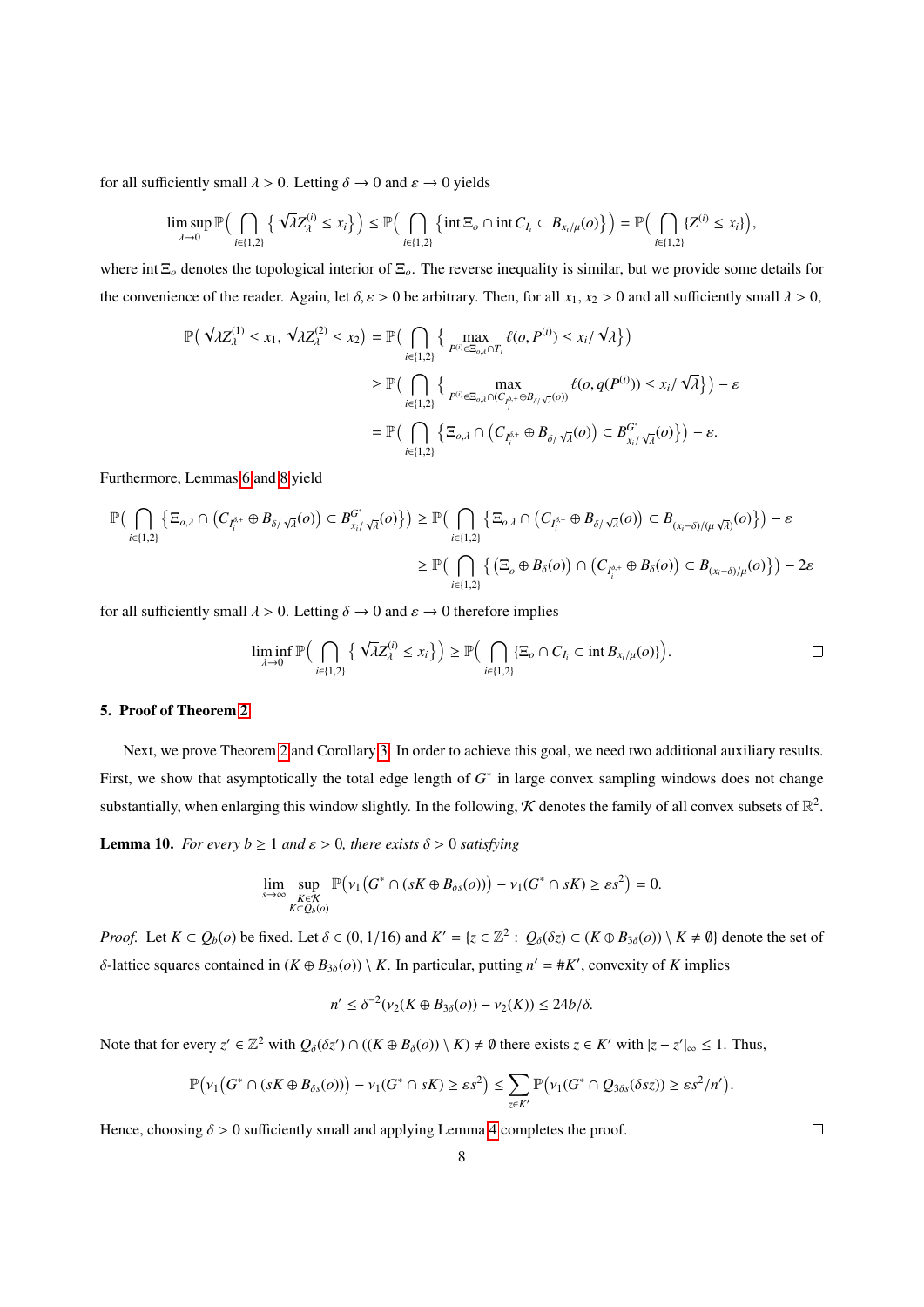The second auxiliary result concerns concentration properties of integrals with respect to  $v_1(\cdot \cap G^*)$ .

<span id="page-8-3"></span>**Lemma 11.** Let  $f : \mathbb{R}^2 \to [0, \infty)$  be a continuous function with compact support. Then, for every  $b \ge 1$  and  $\varepsilon > 0$ ,

$$
\lim_{s \to \infty} \sup_{\substack{K \in \mathcal{K} \\ K \subset Q_b(o)}} \mathbb{P}\Big(|s^{-1} \int_{G^* \cap \sqrt{s}K} f(s^{-1/2}x) \nu_1(\mathrm{d}x) - \gamma \int_K f(x) \mathrm{d}x\Big| \geq \varepsilon\Big) = 0.
$$

*Proof.* The family of  $s^{-1/4}$ -squares contained in *K* and the family of  $s^{-1/4}$ -squares intersecting the topological boundary  $\partial K$  of K play important roles. Hence, we put  $K_z = K \cap Q_{s^{-1/4}}(s^{-1/4}z)$ ,  $z \in \mathbb{Z}^2$ ,  $S_{int} = \{z \in \mathbb{Z}^2 : Q_{s^{-1/4}}(s^{-1/4}z) \subset K\}$ and  $S_{\partial} = \{z \in \mathbb{Z}^2 : Q_{s^{-1/4}}(s^{-1/4}z) \cap \partial K \neq \emptyset\}$ . We also write  $n_{\text{int}} = \#S_{\text{int}}$  and  $n_{\partial} = \#S_{\partial}$ . First, note that

$$
\mathbb{P}\Big(|s^{-1}\int_{G^*\cap\sqrt{s}K}f(s^{-1/2}x)\nu_1(\mathrm{d}x)-\gamma\int_Kf(x)\mathrm{d}x\Big|\geq\varepsilon\Big)
$$
  

$$
\leq\mathbb{P}\Big(\sum_{z\in S_{\text{int}}\cup S_{\partial}}s^{-1}\int_{G^*\cap\sqrt{s}K_z}|f(s^{-1/2}x)-f(s^{-1/4}z)|\nu_1(\mathrm{d}x)\geq\varepsilon/4\Big) \tag{2}
$$

<span id="page-8-2"></span><span id="page-8-0"></span>
$$
+\,\mathbb{P}\Big(\sum_{z\in S_{\text{int}}\cup S_{\partial}}\big|s^{-1/2}\int_{s^{-1/2}G^*\cap K_z}f(s^{-1/4}z)\nu_1(\mathrm{d}x)-\gamma\int_{K_z}f(s^{-1/4}z)\mathrm{d}x\big|\geq\varepsilon/4\Big)\tag{3}
$$

<span id="page-8-1"></span>
$$
+ \mathbb{P}\Big(\sum_{z \in S_{\text{int}} \cup S_{\partial}} \gamma \int_{K_z} |f(s^{-1/4}z) - f(x)| dx \ge \varepsilon/4\Big). \tag{4}
$$

We analyze the three summands separately and begin with [\(2\)](#page-8-0). Put  $\varepsilon' = \varepsilon/(16b\gamma)$ . Then, continuity of *f* implies that  $|f(s^{-1/4}z) - f(x)| \le \varepsilon'$  for all  $z \in \mathbb{Z}^2$  and  $x \in Q_{s^{-1/4}}(s^{-1/4}z)$ , provided that  $s > 0$  is sufficiently large. Moreover,  $n_{\text{int}} + n_{\partial} = \#(S_{\text{int}} \cup S_{\partial}) \le 2b^2 \sqrt{s}$ . Hence,

$$
\mathbb{P}\Big(\sum_{z\in S_{\text{int}}\cup S_{\partial}}s^{-1/2}\int_{s^{-1/2}G^*\cap K_z}|f(x)-f(s^{-1/4}z)|\nu_1(\mathrm{d} x)\geq \varepsilon/4\Big)\leq \sum_{z\in S_{\text{int}}\cup S_{\partial}}\mathbb{P}(2b^2\varepsilon's^{-1/2}\nu_1(G^*\cap Q_{s^{1/4}}(s^{1/4}z))\geq \varepsilon/4),
$$

and by Lemma [4,](#page-5-3) the latter sum exhibits stretched exponential decay in *s*. Next, we consider [\(4\)](#page-8-1) and obtain that

$$
\sum_{z \in S_{\text{int}} \cup S_{\partial}} \gamma \int_{K_z} |f(s^{-1/4}z) - f(x)| dx \leq \sum_{z \in S_{\text{int}} \cup S_{\partial}} \gamma \varepsilon' s^{-1/2} < \varepsilon/4.
$$

Finally, we deal with [\(3\)](#page-8-2) and put  $c = \sup_{x \in \mathbb{R}^2} f(x)$ . Observe that

$$
\left| s^{-1/2} \int_{s^{-1/2} G^* \cap K_z} f(s^{-1/4} z) \nu_1(dx) - \gamma \int_{K_z} f(s^{-1/4} z) dx \right| \leq c |s^{-1/2} \nu_1(s^{-1/2} G^* \cap K_z) - \gamma \nu_2(K_z)|.
$$

Furthermore, putting  $\varepsilon'' = \varepsilon/(4c)$  yields

$$
\mathbb{P}\Big(\sum_{z\in S_{int}\cup S_{\partial}} |s^{-1/2} \int_{s^{-1/2}G^*\cap K_z} f(s^{-1/4}z) \nu_1(dx) - \gamma \int_{K_z} f(s^{-1/4}z) dx \Big| \geq \varepsilon/4\Big) \n\leq \mathbb{P}\Big(\sum_{z\in S_{int}} |s^{-1} \nu_1(G^*\cap Q_{s^{1/4}}(s^{1/4}z)) - \gamma| \geq \varepsilon''/2\Big) + \mathbb{P}\Big(\sum_{z\in S_{\partial}} |s^{-1/2} \nu_1(s^{-1/2}G^*\cap K_z) - \gamma \nu_2(K_z)| \geq \varepsilon''/2\Big) \n\leq \sum_{z\in S_{int}} \mathbb{P}(|s^{-1} \nu_1(G^*\cap Q_{s^{1/4}}(s^{1/4}z)) - \gamma| \geq \varepsilon''/(2n_{int})) + \sum_{z\in S_{\partial}} \mathbb{P}\Big(|s^{-1/2} \nu_1(s^{-1/2}G^*\cap K_z) - \gamma \nu_2(K_z)| \geq \varepsilon''/(2n_{\partial})\Big).
$$

As mentioned above  $n_{\text{int}} \leq 2b^2 \sqrt{s}$ , so that Lemma [4](#page-5-3) shows stretched exponential decay of the first sum. The second sum can be bounded from above by

$$
n_{\partial} 1_{\gamma s^{-1/2} \geq \varepsilon''/(4n_{\partial})} + \sum_{z \in S_{\partial}} \mathbb{P}\left(s^{-1/2} \nu_1(s^{-1/2} G^* \cap Q_{s^{-1/4}}(s^{-1/4} z)) \geq \varepsilon''/(4n_{\partial})\right)
$$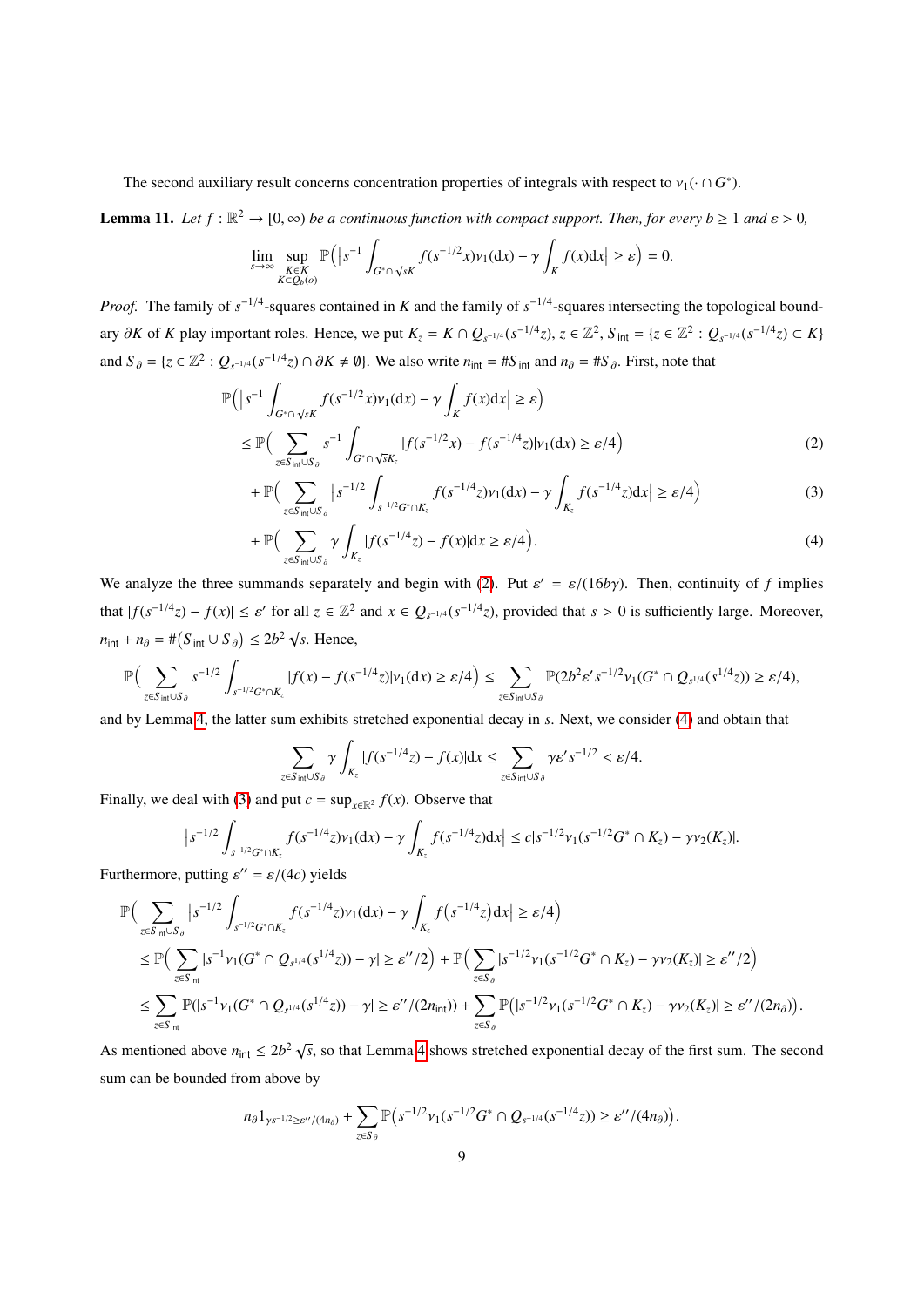In order to analyze this expression, we first note that for every  $z \in \mathbb{Z}^2$  with  $Q_{s^{-1/4}}(s^{-1/4}z) \cap \partial K \neq \emptyset$  there exists  $z' \in \mathbb{Z}^2$ such that  $s^{-1/4}z' \notin K$  and  $|z - z'|_{\infty} \le 1$ . Hence, by convexity of *K*,

$$
n_{\partial} \leq 9s^{1/2}(\nu_2(K \oplus B_{3s^{-1/4}}(o)) - \nu_2(K)) \leq 9s^{1/2}(\nu_2(Q_{b+6s^{-1/4}}(o)) - \nu_2(Q_b(o))),
$$

which is at most  $9s^{1/2} \cdot 24bs^{-1/4}$ , so that  $n_{\partial} s^{-1/2} \le 216bs^{-1/4}$ . In particular, for all sufficiently large *s* > 0, we have  $O((4n<sub>∂</sub>) > 2\gamma s^{-1/2}$ , so that  $1_{\gamma s^{-1/2} \ge \varepsilon''/(4n<sub>∂</sub>)} = 0$ . Finally, we conclude from Lemma [4](#page-5-3) that the expression

$$
\sum_{z \in S_{\partial}} \mathbb{P}(s^{-1/2} \nu_1(s^{-1/2} G^* \cap Q_{s^{-1/4}}(s^{-1/4} z)) \ge \varepsilon''/(4n_{\partial})) = \sum_{z \in S_{\partial}} \mathbb{P}(\nu_1(G^* \cap Q_{s^{1/4}}(s^{1/4} z)) \ge \varepsilon'' s/(4n_{\partial}))
$$

tends to 0 as  $s \to \infty$ , which completes the proof of Lemma [11.](#page-8-3)

In order to show that the bivariate vector of scaled random measures  $(\sqrt{\lambda}H_{\lambda}^{(1)}, \sqrt{\lambda})$ to  $(H^{(1)}, H^{(2)})$ , it suffices to verify convergence in distribution of integrals with respect to continuous functions with  $\sqrt{\lambda}H_{\lambda}^{(2)}$  converges in distribution compact support, see [\[6,](#page-11-13) Proposition 11.1.VIII]. For  $i \in \{1, 2\}$  and  $f : \mathbb{R}^2 \to [0, \infty)$  a continuous function with compact support, we put  $Y_{\lambda}^{(f,i)} = \int_{\mathbb{R}^2} f(x) H_{\lambda}^{(i)}(\text{d}x)$ . Then, it suffices to show that for every such *f* the random vector  $(\sqrt{\lambda}Y_1^{(f,1)}, \sqrt{\lambda}Y_1^{(f,2)})$  converges in distribution  $\overline{\lambda}Y_{\lambda}^{(f,1)},$ √  $\overline{\lambda}Y_{\lambda}^{(f,2)}$ ) converges in distribution to  $(Y^{(f,1)}, Y^{(f,2)})$ , where  $Y^{(f,i)} = \int_{\Xi_o \cap C_{I_i}} f(x) \nu_2(\mathrm{d}x)$ .

*Proof of Theorem* [2](#page-4-1)*.* Let  $\delta, \varepsilon > 0$  be arbitrary. Then, for every  $x_1, x_2 > 0$  and every sufficiently small  $\lambda > 0$ ,

$$
\begin{split} \mathbb{P}\Big(\sqrt{\lambda}Y^{(f,1)}(\lambda) \leq x_1,\ \sqrt{\lambda}Y^{(f,2)}(\lambda) \leq x_2\Big) &\leq \mathbb{P}\Big(\bigcap_{i\in\{1,2\}}\Big\{\lambda\int_{T_i\cap \Xi_{o,\lambda}\setminus Q_{\lambda^{-1/4}}(o)}f\Big(\sqrt{\lambda}x\Big)\nu_1(\textup{d} x) \leq x_i\Big\}\Big)\\ &\leq \mathbb{P}\Big(\bigcap_{i\in\{1,2\}}\Big\{\lambda\int_{G^*\cap \Xi_{o,\lambda}\cap C_{I_i^{\delta,-}}\setminus Q_{\lambda^{-1/4}}(o)}f\Big(\sqrt{\lambda}x\Big)\nu_1(\textup{d} x) \leq x_i\Big\}\Big)+\varepsilon. \end{split}
$$

Note that this probability can be bounded from above by

$$
\mathbb{P}\Big(\bigcap_{i\in\{1,2\}}\Big\{\lambda\int_{G^*\cap \Xi_{o,\lambda}\cap C_{\tilde{\rho_i}^{\delta-}}}f\big(\sqrt{\lambda}x\big)\nu_1(\text{d} x)\leq x_i+\delta\Big\}\Big)+\mathbb{P}\Big(\lambda\int_{G^*\cap \mathcal{Q}_{\lambda^{-1/4}}(o)}f\big(\sqrt{\lambda}x\big)\nu_1(\text{d} x)\geq \delta\Big).
$$

Putting  $c = \sup_{x \in \mathbb{R}^2} f(x)$ , Lemma [4](#page-5-3) implies that the second probability is at most  $\mathbb{P}(\lambda c v_1(G^* \cap Q_{\lambda^{-1/4}}(o)) \ge \delta) \le \varepsilon$ provided that  $\lambda > 0$  is sufficiently small. Next, we consider the expression

$$
\mathbb{P}\Big(\bigcap_{i\in\{1,2\}}\Big\{\lambda\int_{G^*\cap\Xi_{o,\lambda}\cap C_{I_{i}^{\delta,-}}}f\big(\sqrt{\lambda}x\big)\nu_1(\mathrm{d}x)\leq x_i+\delta\Big\}\Big),\right.
$$

and note that it can be bounded from above by

$$
\mathbb{P}\Big(\bigcap_{i\in\{1,2\}}\Big\{\lambda\int_{G^*\cap\lambda^{-1/2}\Xi_o\cap C_{I_i^{\delta,-}}}f\big(\sqrt{\lambda}x\big)\nu_1(\mathrm{d}x)\leq x_i+2\delta\Big\}\Big)+\mathbb{P}\Big(\lambda\int_{G^*\cap(\Xi_{o,\lambda}\oplus B_{\delta_1\lambda^{-1/2}}(o)\setminus\Xi_{o,\lambda})}f\big(\sqrt{\lambda}x\big)\nu_1(\mathrm{d}x)\geq \delta\Big)\\+\mathbb{P}\Big(\Xi_o\notin\sqrt{\lambda}\Xi_{o,\lambda}\oplus B_{\delta_1}(o)\Big),
$$

where  $\delta_1 > 0$  is arbitrary. Lemma [6](#page-5-1) implies that the third summand is smaller than  $\varepsilon$  for sufficiently small  $\lambda > 0$ . To bound the second summand, we conclude from Lemmas [5](#page-5-2) and [10](#page-7-1) that for all sufficiently small  $\delta_1 = \delta_1(\delta) > 0$ ,

$$
\mathbb{P}\Big(\lambda\int_{G^*\cap(\Xi_{o,\lambda}\oplus B_{\delta_1\lambda^{-1/2}}(o)\setminus\Xi_{o,\lambda})}f\big(\sqrt{\lambda}x\big)\nu_1(\mathrm{d}x)\ge\delta\Big)\le\mathbb{P}\big(\lambda c\nu_1\big(\big(G^*\cap(\Xi_{o,\lambda}\oplus B_{\delta_1\lambda^{-1/2}}(o))\setminus\Xi_{o,\lambda}\big)\big)\ge\delta\big)\le\varepsilon.
$$

 $\Box$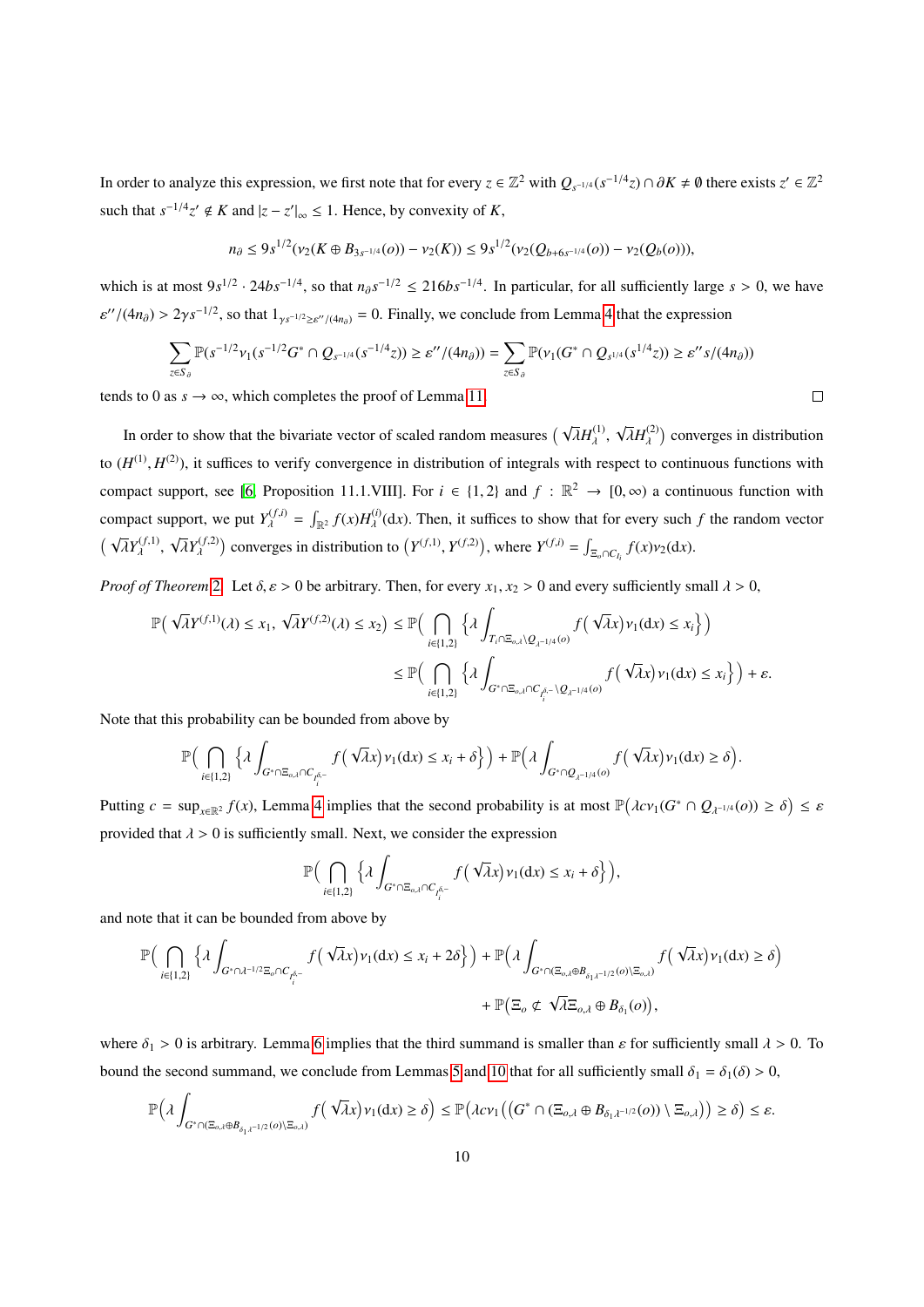Finally, we use Lemma [11](#page-8-3) and the remark after Lemma [5](#page-5-2) to obtain a bound for the first summand:

$$
\mathbb{P}\Big(\bigcap_{i\in\{1,2\}}\Big\{\lambda\int_{G^*\cap\lambda^{-1/2}\Xi_o\cap C_{I_i^{\delta,-}}}f\big(\sqrt{\lambda}x\big)\nu_1(\mathrm{d}x)\leq x_i+2\delta\Big\}\Big)\leq \mathbb{P}\Big(\bigcap_{i\in\{1,2\}}\Big\{\gamma\int_{\Xi_o\cap C_{I_i^{\delta,-}}}f(x)\mathrm{d}x\leq x_i+3\delta\Big\}\Big)+\varepsilon.
$$

Thus,

$$
\mathbb{P}\left(\sqrt{\lambda}Y_{\lambda}^{(f,1)} \leq x_1, \sqrt{\lambda}Y_{\lambda}^{(f,2)} \leq x_2\right) \leq \mathbb{P}\left(\bigcap_{i \in \{1,2\}} \left\{\gamma \int_{\Xi_o \cap C_{I_i^{\delta,-}}} f(x)dx \leq x_i + 3\delta\right\}\right) + 5\varepsilon,
$$

provided that  $\lambda > 0$  is sufficiently small. Passing to the limits  $\varepsilon \to 0$  and  $\delta \to 0$  yields

$$
\limsup_{\lambda \to 0} \mathbb{P} \big( \sqrt{\lambda} Y_{\lambda}^{(f,1)} \leq x_1, \sqrt{\lambda} Y_{\lambda}^{(f,2)} \leq x_2 \big) \leq \mathbb{P} \big( \bigcap_{i \in \{1,2\}} \Big\{ \gamma \int_{\Xi_o \cap \text{int } C_{I_i}} f(x) dx \leq x_i \Big\} \big).
$$

As in the proof of Theorem [1](#page-4-0) it remains to complement the above arguments with a suitable lower bound. For the convenience of the reader, we present some details. Again, let  $\delta, \varepsilon > 0$  be arbitrary. Then, for every  $x_1, x_2 \ge 0$  and every sufficiently small  $\lambda > 0$ ,

$$
\begin{split} \mathbb{P}\Big(\sqrt{\lambda}Y^{(f,1)}_{\boldsymbol{\lambda}}\leq x_{1},\sqrt{\lambda}Y^{(f,2)}_{\boldsymbol{\lambda}}\leq x_{2}\Big) &\geq \mathbb{P}\Big(\bigcap_{i\in\{1,2\}}\Big\{\lambda\int_{G^{*}\cap C_{I^{\delta,+}_i}\setminus Q_{\boldsymbol{\lambda}^{-1/4}}(o)}f\Big(\sqrt{\lambda}x\Big)\nu_1(\mathrm{d}x)\leq x_{i}-\delta\Big\}\Big)\\ &-\mathbb{P}\Big(\lambda\int_{G^{*}\cap Q_{\boldsymbol{\lambda}^{-1/4}}(o)}f\Big(\sqrt{\lambda}x\Big)\nu_1(\mathrm{d}x)\geq \delta\Big)-\sum_{i=1}^2\mathbb{P}\Big(T_i\setminus Q_{\boldsymbol{\lambda}^{-1/4}}(o)\not\subset C_{I^{\delta,+}_i}\Big), \end{split}
$$

and we have already seen that the probabilities in the last line tend to 0 as  $\lambda \to 0$ . Next, Lemmas [5,](#page-5-2) [6](#page-5-1) and [10](#page-7-1) yield

$$
\mathbb{P}\Big(\bigcap_{i\in\{1,2\}}\Big\{\lambda\int_{G^*\cap \Xi_{o,\lambda}\cap C_{I_i^{+,\delta}}\backslash Q_{\lambda^{-1/4}}(o)}f\big(\sqrt{\lambda}x\big)\nu_1(\text{d} x)\leq x_i-\delta\Big\}\Big)\geq \mathbb{P}\Big(\bigcap_{i\in\{1,2\}}\Big\{\lambda\int_{G^*\cap \lambda^{-1/2}\Xi_o\cap C_{I_i^{\delta,+}}}f\big(\sqrt{\lambda}x\big)\nu_1(\text{d} x)\leq x_i-2\delta\Big\}\Big)-\varepsilon.
$$

Finally, Lemma [11](#page-8-3) and the remark after Lemma [5](#page-5-2) imply that

$$
\mathbb{P}\Big(\bigcap_{i\in\{1,2\}}\Big\{\lambda\int_{G^*\cap\lambda^{-1/2}\Xi_o\cap C_{\rho_i^{\delta,+}}}f\big(\sqrt{\lambda}x\big)\nu_1(\mathrm{d}x)\leq x_i-2\delta\Big\}\Big)\geq \mathbb{P}\Big(\bigcap_{i\in\{1,2\}}\Big\{\gamma\int_{\Xi_o\cap C_{\rho_i^{\delta,+}}}f(x)\mathrm{d}x\leq x_i-3\delta\Big\}\Big)-\varepsilon,
$$

 $\Box$ 

provided that  $\lambda > 0$  is sufficiently small, and we can now conclude as in the first case.

In general, weak convergence of random measures only yields convergence of integrals for continuous functions with compact support. However, an additional argument shows that in the present setting, we also obtain distributional convergence when integrating the function which is constant and equal to one on the entire Euclidean plane  $\mathbb{R}^2$ .

*Proof of Corollary* [3](#page-4-3). In order to establish the convergence in distribution of the scaled random vector  $(\lambda Y_{\lambda}^{(1)}$  $\lambda^{(1)}, \lambda Y_{\lambda}^{(2)}$  $\mathcal{E}$ as  $\lambda \to 0$ , we investigate the convergence of the characteristic function. Let  $\varepsilon > 0$  be arbitrary and let  $r > 0$  be a large real number whose precise value is fixed below. Furthermore, let  $f : \mathbb{R}^2 \to [0, 1]$  be a continuous function with compact support and such that  $f(x) = 1$  for all  $x \in Q_r(o)$ . Then, we consider the following decomposition, where  $\mathbf{t} = i(t_1, t_2)$ , where  $t_1, t_2 > 0$  and *i* is a complex number satisfying  $i^2 = -1$ .

$$
\begin{aligned}\n\left| \mathbb{E} \exp \left( \mathbf{t} \left( \lambda Y_{\lambda}^{(1)}, \lambda Y_{\lambda}^{(2)} \right)^{\top} \right) - \exp \left( \mathbf{t} \left( Y^{(1)}, Y^{(2)} \right)^{\top} \right) \right| &\leq \left| \mathbb{E} \exp \left( \mathbf{t} \left( \sqrt{\lambda} Y_{\lambda}^{(f,1)}, \sqrt{\lambda} Y_{\lambda}^{(f,2)} \right)^{\top} \right) - \exp \left( \mathbf{t} \left( Y^{(f,1)}, Y^{(f,2)} \right)^{\top} \right) \right| \\
&\quad + \left| \mathbb{E} \exp \left( \mathbf{t} \left( \sqrt{\lambda} Y_{\lambda}^{(f,1)}, \sqrt{\lambda} Y_{\lambda}^{(f,2)} \right)^{\top} \right) - \exp \left( \mathbf{t} \left( \lambda Y_{\lambda}^{(1)}, \lambda Y_{\lambda}^{(2)} \right)^{\top} \right) \right| \\
&\quad + \left| \mathbb{E} \exp \left( \mathbf{t} \left( Y^{(f,1)}, Y^{(f,2)} \right)^{\top} \right) - \exp \left( \mathbf{t} \left( Y^{(1)}, Y^{(2)} \right)^{\top} \right) \right|.\n\end{aligned}
$$